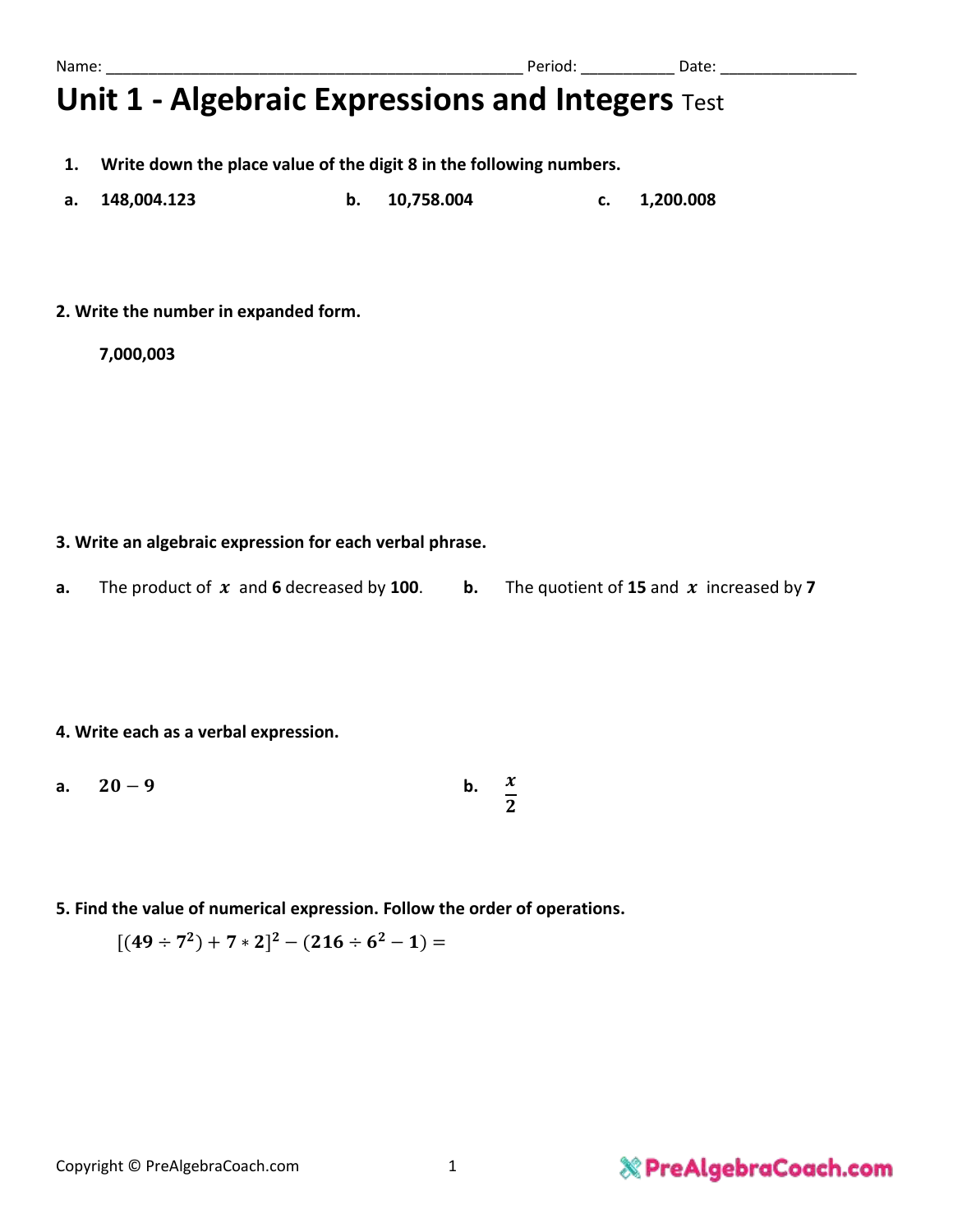#### **6. Solve the following problem**

Maria has **\$1,000** and she invested in stock. In one day, her money was doubled. The next day she loss of **\$150** and later got a profit of **\$500**. Write an expression for this and determine her present amount.

**7. Evaluate expression for the given values of the variable.**

$$
\frac{x+y}{2} + (x-y) - \frac{x-y}{2} = x = 15 \qquad y = 1
$$

**8. Complete the chart.**

| <b>Number</b> | <b>Absolute Value</b> | <b>Different Number with</b> |
|---------------|-----------------------|------------------------------|
|               |                       | <b>Same Absolute Value</b>   |
| $-25$         |                       |                              |
| 10            |                       |                              |
| $-134$        |                       |                              |

#### **9. Compare the following integers. Write**  $\lt$ , = or  $\gt$ .

**a.**  $|-30|$  − 30 **b.**  $|-45|$  |45| **c.**  $|-15|$  − (−15)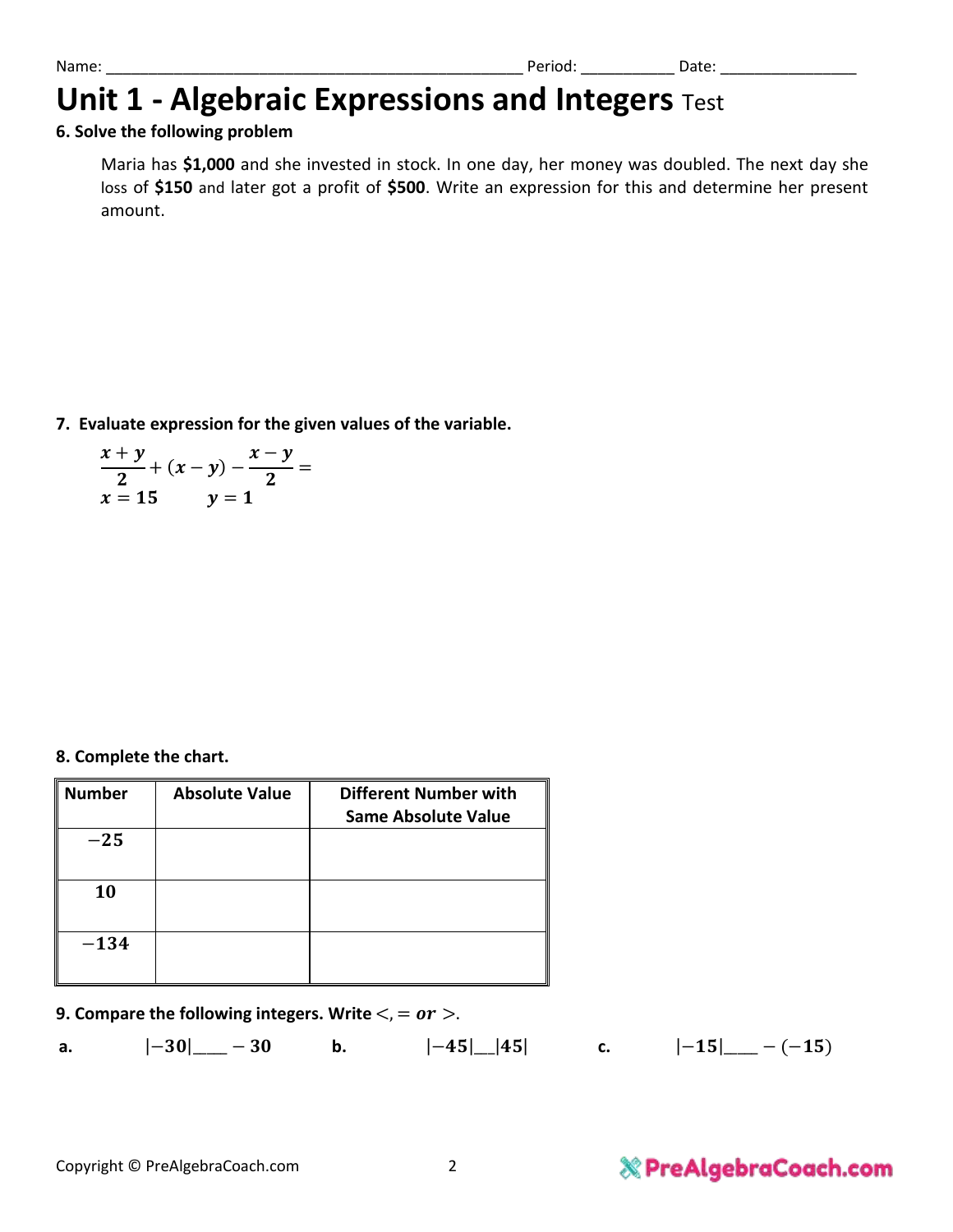**10. Evaluate the expression for the given replacement values.**

 $x + y + z =$  $x = -100$   $y = -20$   $z = 30$ 

**Solve each expression below.**

11. 
$$
(-122)-(-24)-13=
$$
  
12.  $90-(-100)-(-80)=$ 

**13. Estimate the answer using cluster estimation.**

 $220 + 199 + 212 + 206 =$ 

**14. Write a rule for number pattern, and find the next number.**

1, 3.5, 6, 8.5, … … … … …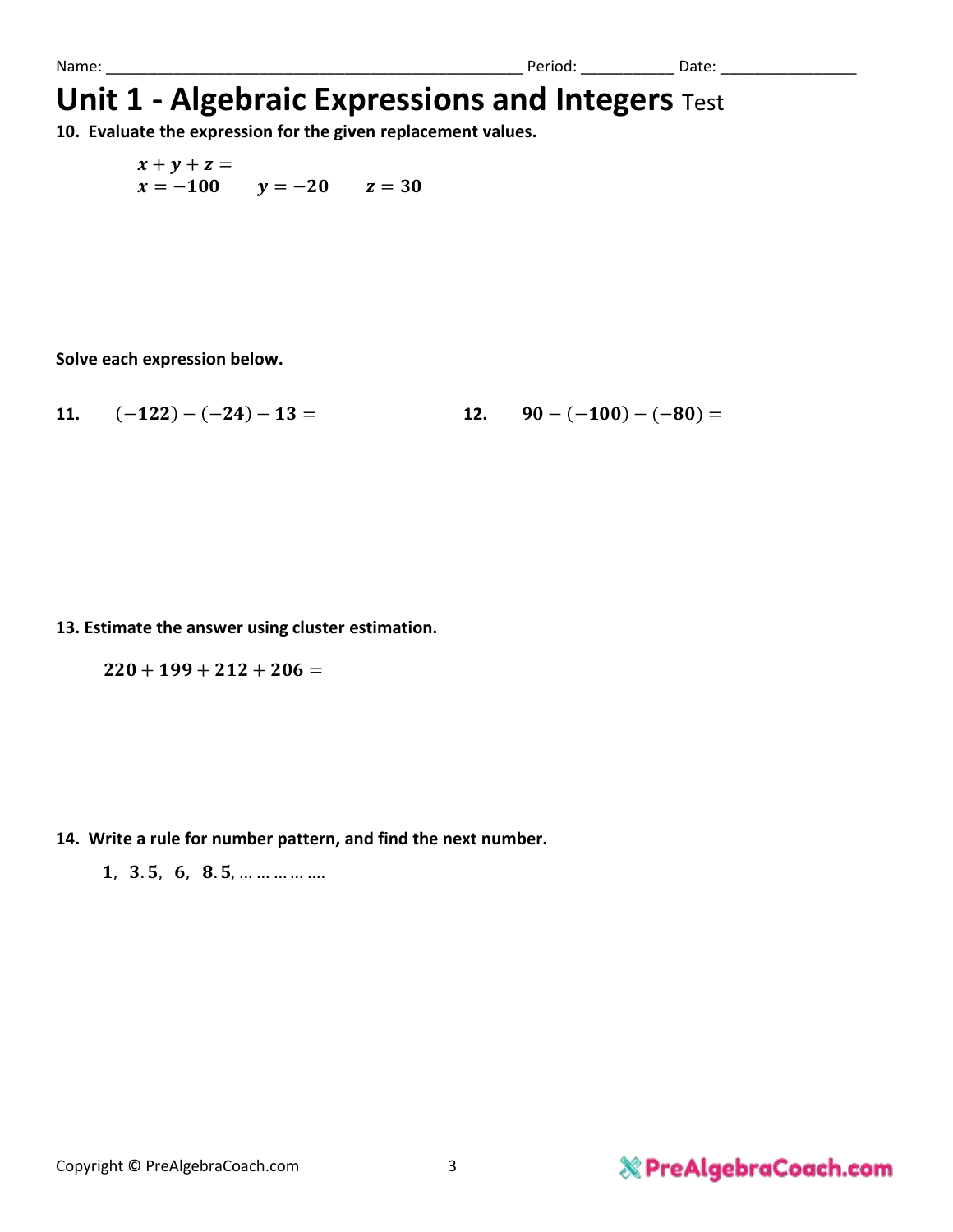**15. Find the rule for the following pattern.**

 $6, 9, 12, 15, 18, 21, 24$  ... ... ... ... ...

| n | 1 | $2 \square$ | $\mathbf{3}$ | $\overline{4}$ | 5 <sub>5</sub> | 6                      |  |
|---|---|-------------|--------------|----------------|----------------|------------------------|--|
|   |   |             |              |                |                |                        |  |
|   | 6 | 9           |              |                |                | 12   15   18   21   24 |  |

**Solve each expression below using order of operations.** 

**16.**  $|-65| - [196 \div (-14)]^2 * 3 - 56 =$ 

17. 
$$
(-63) + [225 \div (-15)] \times (-5) - 15 =
$$

**18. Evaluate the expression for the given replacement values.**

$$
x - y * z + 2x \div z =\n x = -11 \qquad y = -40 \qquad z = 2
$$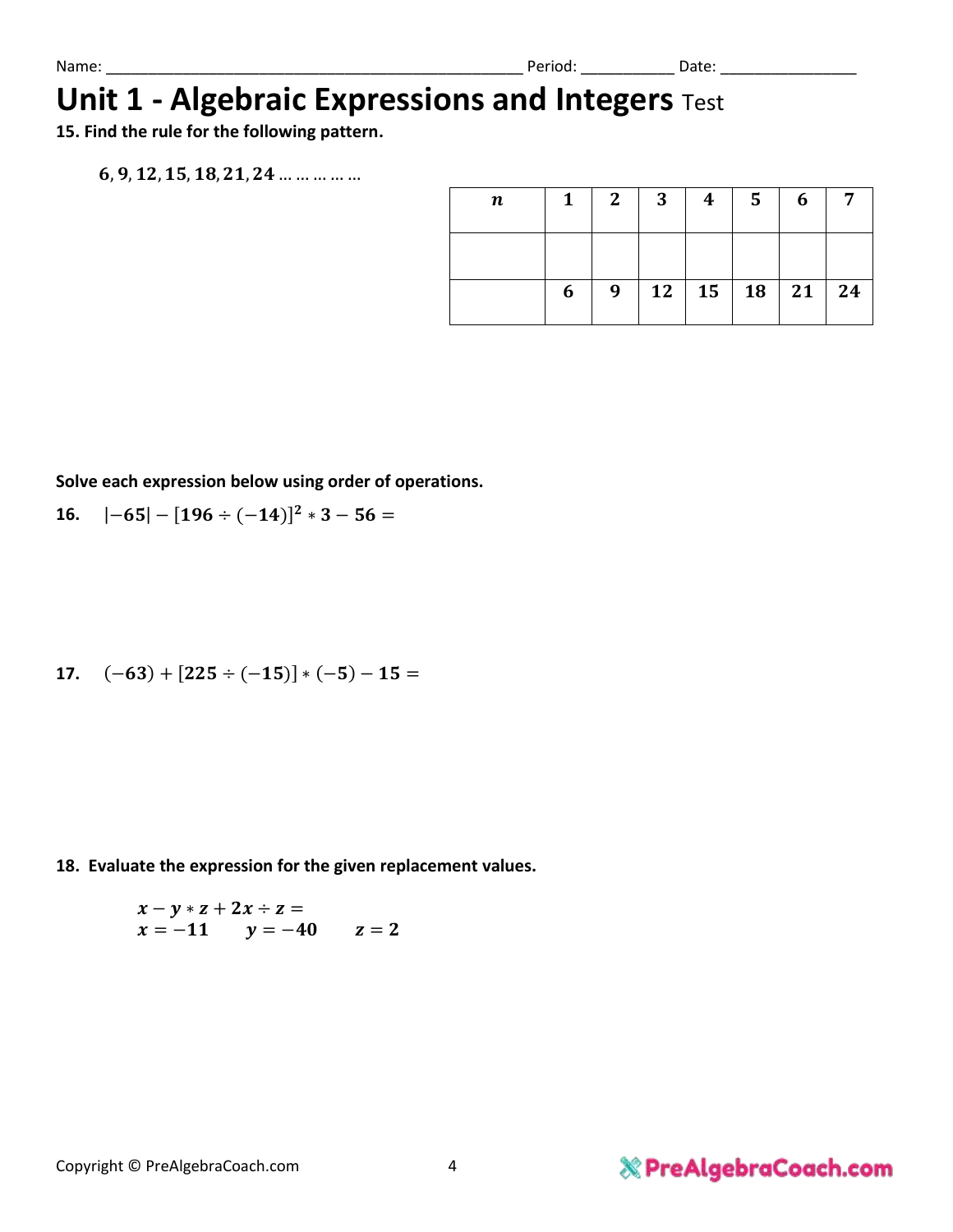**19. Graph each point on a coordinate plane and find the line segment lengths.**

 $D(-6, 3)$  and K  $(0, 3)$ 



**20. Graph each point on a coordinate plane and find the area of the figure.**

 $T(-4, 3)$   $S(3, 3)$   $F(-4, -2)$ 

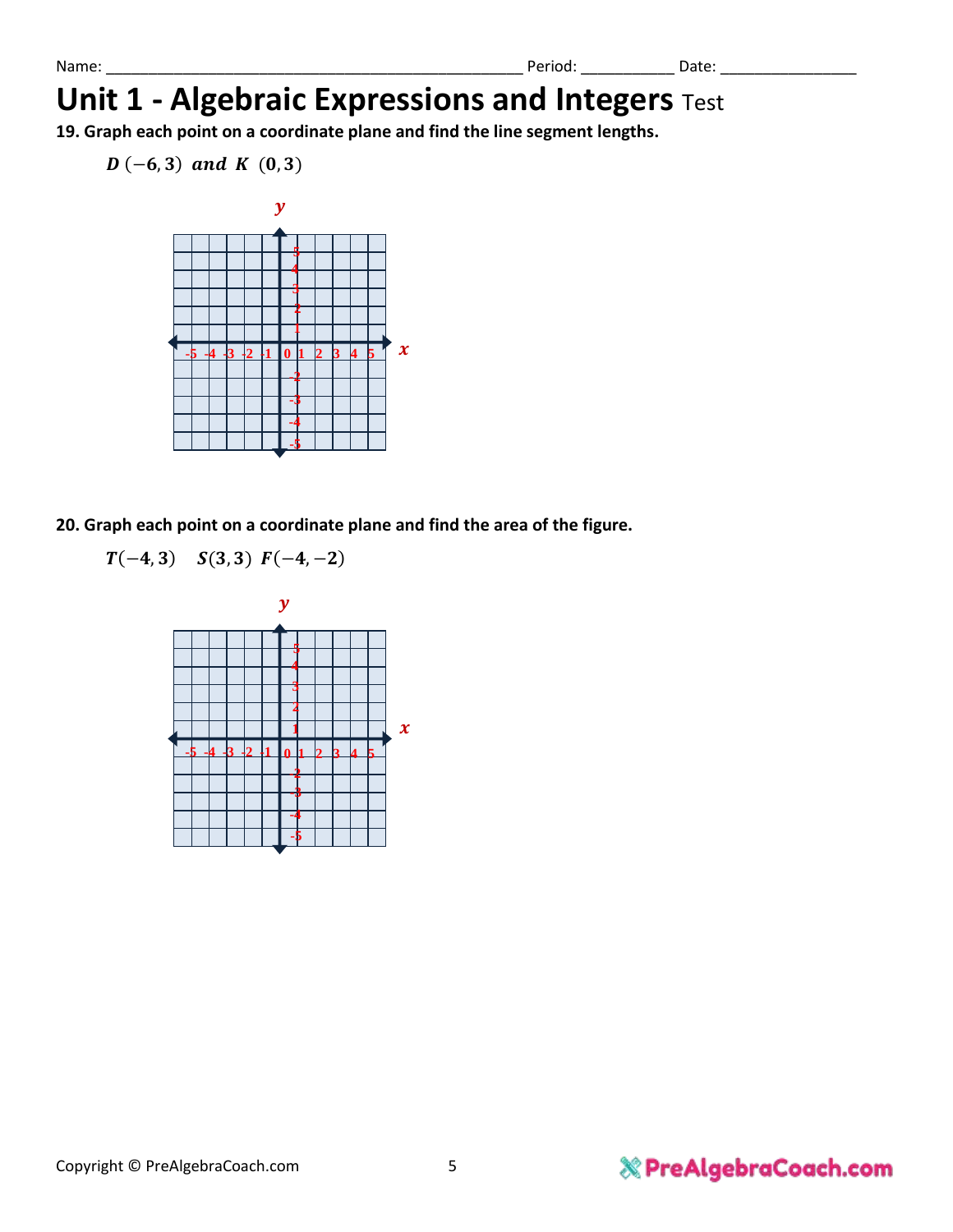- **1. Write down the place value of the digit 8 in the following numbers.**
- **a. 148,004.123 b. 10,758.004 c. 1,200.008**

One-thousands Ones One-thousandths

#### **2. Write the number in expanded form.**

#### **7,000,003**

Value of 7 = 7 \* 1,000,000 = 7,000,000 Value of  $3 = 3 * 1 = 3$ 

**7,000,003= 7,000,000+ 3**

#### **3. Write an algebraic expression for each verbal phrase.**

**a.** The product of  $x$  and **6** decreased by **100**. **b.** The quotient of **15** and  $x$  increased by **7** 

 $6x-100$ 

#### **4. Write each as a verbal expression.**

- **a.**  $20-9$  **b.**  $\boldsymbol{\chi}$  $\mathbf{z}$  $\frac{1}{2}$  the difference of 20 and 9 **half of x**
- **5. Find the value of numerical expression. Follow the order of operations.**

$$
[(49 \div 7^2) + 7 * 2]^2 - (216 \div 6^2 - 1) =
$$
\n
$$
[(49 \div 7^2) + 7 * 2]^2 - (216 \div 6^2 - 1) =
$$
\n
$$
[(49 \div 49) + 7 * 2]^2 - (216 \div 36 - 1) =
$$
\n
$$
= [1 + 14]^2 - (6 - 1) =
$$
\n
$$
= 15^2 - 5 =
$$
\n
$$
= 225 - 5 = 220
$$

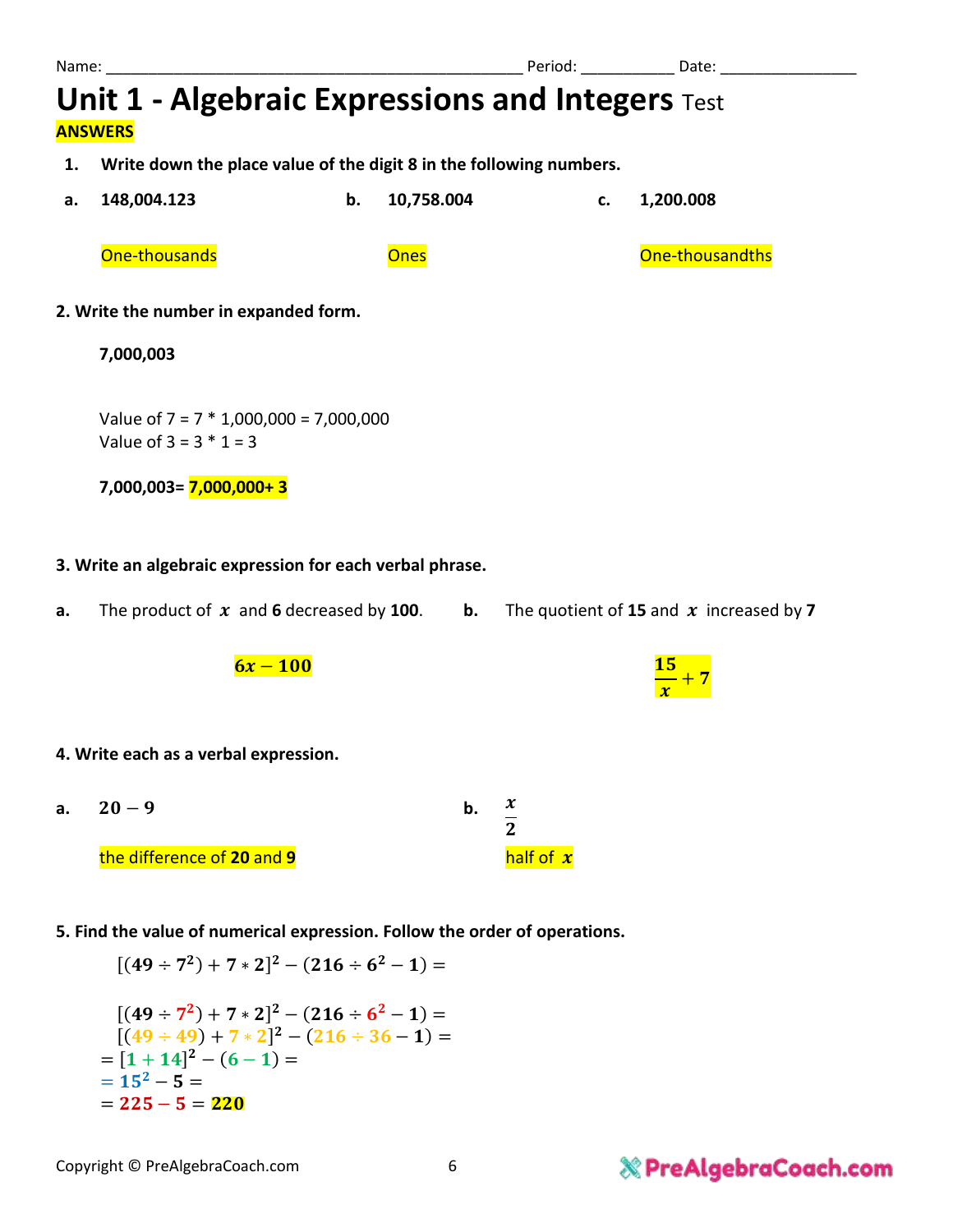#### **6. Solve the following problem**

Maria has **\$1,000** and she invested in stock. In one day, her money was doubled. The next day she loss of **\$150** and later got a profit of **\$500**. Write an expression for this and determine her present amount.

 $1.000 * 2 - 150 + 500 =$  $= 2,000 - 150 - 500 =$  $= 1,850 - 500 =$  $= 1,350$ 

**7. Evaluate expression for the given values of the variable.**

$$
\frac{x+y}{2} + (x-y) - \frac{x-y}{2} =
$$
\n
$$
x = 15 \qquad y = 1
$$
\n
$$
\frac{x+y}{2} + (x-y) - \frac{x-y}{2} =
$$
\n
$$
= \frac{15+1}{2} + (15-1) - \frac{15-1}{2} =
$$
\n
$$
= \frac{16}{2} + 14 - \frac{14}{2} =
$$
\n
$$
= 8 + 14 - 7 =
$$
\n
$$
= 22 - 7 =
$$
\n
$$
= 15
$$

**8. Complete the chart.**

| <b>Number</b> | <b>Absolute Value</b> | <b>Different Number with</b><br><b>Same Absolute Value</b> |
|---------------|-----------------------|------------------------------------------------------------|
| $-25$         | 25                    | $+25$                                                      |
| 10            | <b>10</b>             | $-10$                                                      |
| $-134$        | <b>134</b>            | $+134$                                                     |

**9. Compare the following integers. Write**  $\lt$ , = or  $\gt$ .

**a.**  $|-30|$   $-30$  **b.**  $|-45|$  |45| **c.**  $|-15|$   $-(-15)$  $|-30| > -30$   $|-45| = |45|$   $|-15| = -(-15)$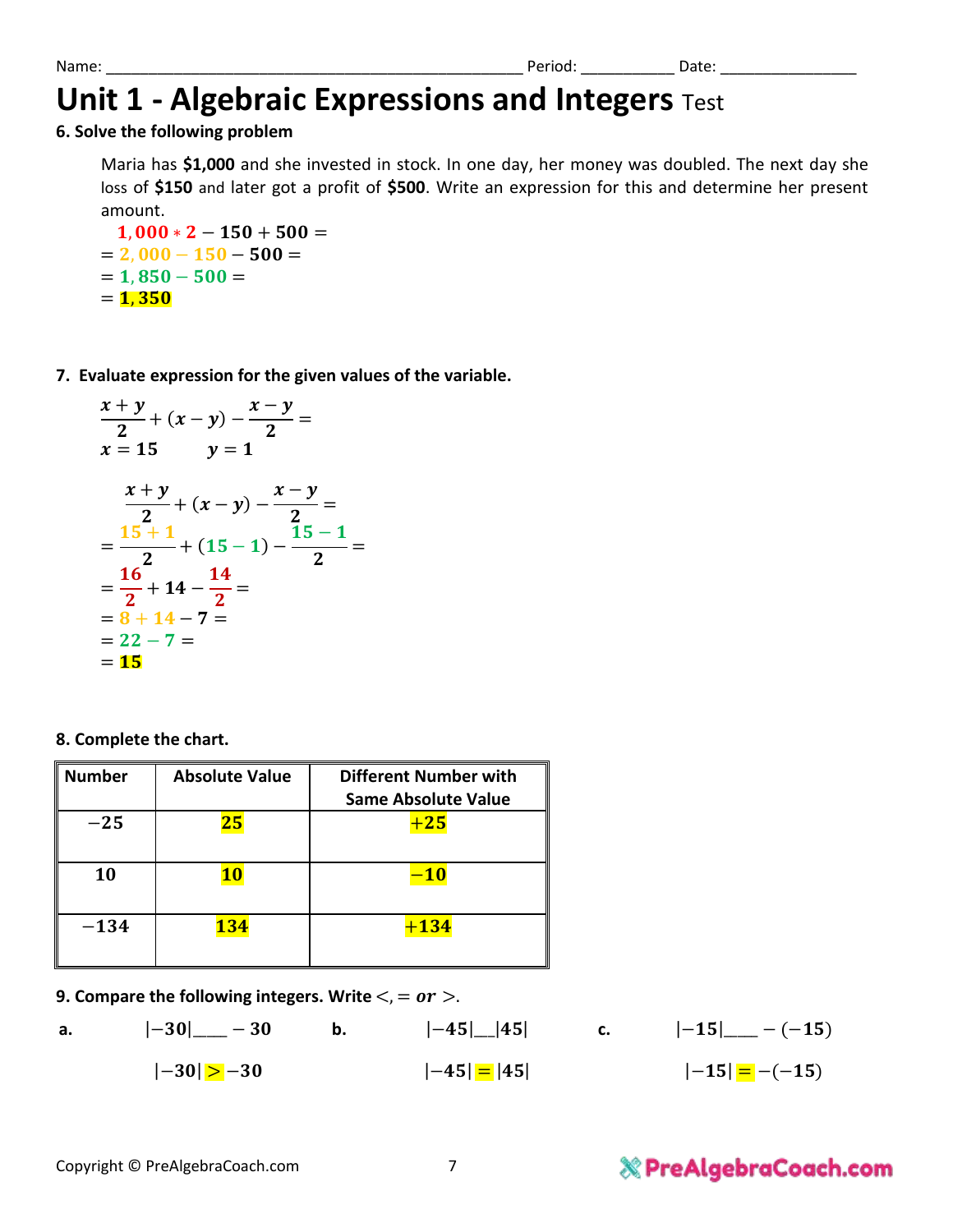**10. Evaluate the expression for the given replacement values.**

$$
x + y + z =
$$
  
\n
$$
x = -100 \t y = -20 \t z = 30
$$
  
\n
$$
x + y + z =
$$
  
\n
$$
-100 + (-20) + 30 =
$$
  
\n
$$
= -120 + 30 =
$$
  
\n
$$
= -90
$$

**Solve each expression below.**

| 11. $(-122) - (-24) - 13 =$ | 12. $90 - (-100) - (-80) =$ |
|-----------------------------|-----------------------------|
| $(-122) - (-24) - 13 =$     | $90 - (-100) - (-80) =$     |
| $= (-122) + 24 - 13 =$      | $= 90 + 100 - (-80) =$      |
| $= (-98) - 13 =$            | $= 190 - (-80) =$           |
| $= (-98) + (-13) =$         | $= 190 + 80 =$              |
| $=-111$                     | $= 270$                     |

**13. Estimate the answer using cluster estimation.**

| $220 + 199 + 212 + 206 =$ | $220 + 199 + 212 + 206 =$                |
|---------------------------|------------------------------------------|
|                           | Notice that they all cluster around 200. |
|                           | $200 + 200 + 200 + 200 = 4 * 200 = 800$  |
|                           | Real answer:                             |
|                           | $220 + 199 + 212 + 206 = 837$            |
|                           |                                          |

#### **14. Write a rule for number pattern, and find the next number.**

 $1, 3.5, 6, 8.5, \dots \dots \dots \dots$ 

Start with 1, each number is obtained by adding  $2.5$  to the previous number.  $1 + 2.5 = 3.5$  $3.5 + 2.5 = 6$  $6 + 2.5 = 8.5$  $8.5 + 2.5 = 11$ The next number is 11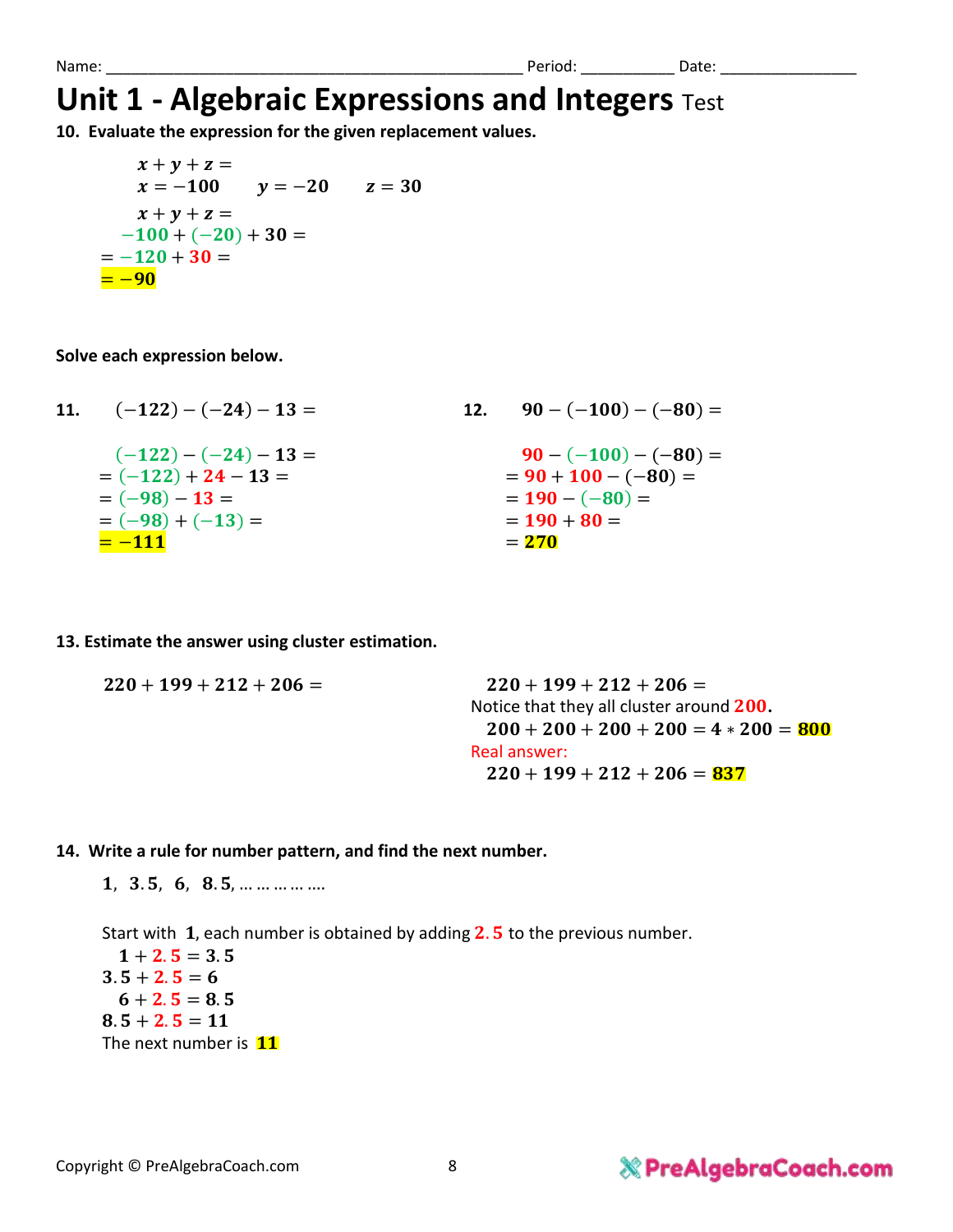**15. Find the rule for the following pattern.**

 $6, 9, 12, 15, 18, 21, 24$  ... ... ... ... ...



The rule is of the form  $3n + 3$ 

**Solve each expression below using order of operations.** 

16. 
$$
|-65| - [196 \div (-14)]^2 * 3 - 56 =
$$
  
\t\t\t\t $= 65 - [-14]^2 * 3 - 56 =$   
\t\t\t\t $= 65 - 196 * 3 - 56 =$   
\t\t\t\t $= 65 - 588 - 56 =$   
\t\t\t\t $= 65 + (-588) - 56 =$   
\t\t\t\t $= -523 - 56 =$   
\t\t\t\t $= -523 + (-56) =$   
\t\t\t\t $= -579$   
\t\t\t\t $= (-63) + [-15] * (-5) - 15 =$   
\t\t\t\t $= (-63) + 75 - 15 =$   
\t\t\t\t $= (23) + 75 - 15 =$   
\t\t\t\t $= 12 - 15 =$   
\t\t\t\t $= 12 + (-15) =$   
\t\t\t\t $= 12 + (-15) =$   
\t\t\t\t $= 12 + (-15) =$ 

**18. Evaluate the expression for the given replacement values.**

$$
x-y*z+2x+z=
$$
  
\n
$$
x=-11 \t y=-40 \t z=2
$$
  
\n
$$
x-y*z+2x+z=
$$
  
\n
$$
=-11-(-40)*2+2*(-11)+2=
$$
  
\n
$$
=-11-(-80)+(-22)+2=
$$
  
\n
$$
=-11-(-80)+(-11)=
$$
  
\n
$$
=-11+80+(-11)=
$$
  
\n
$$
=69+(-11)=
$$
  
\n
$$
=58
$$